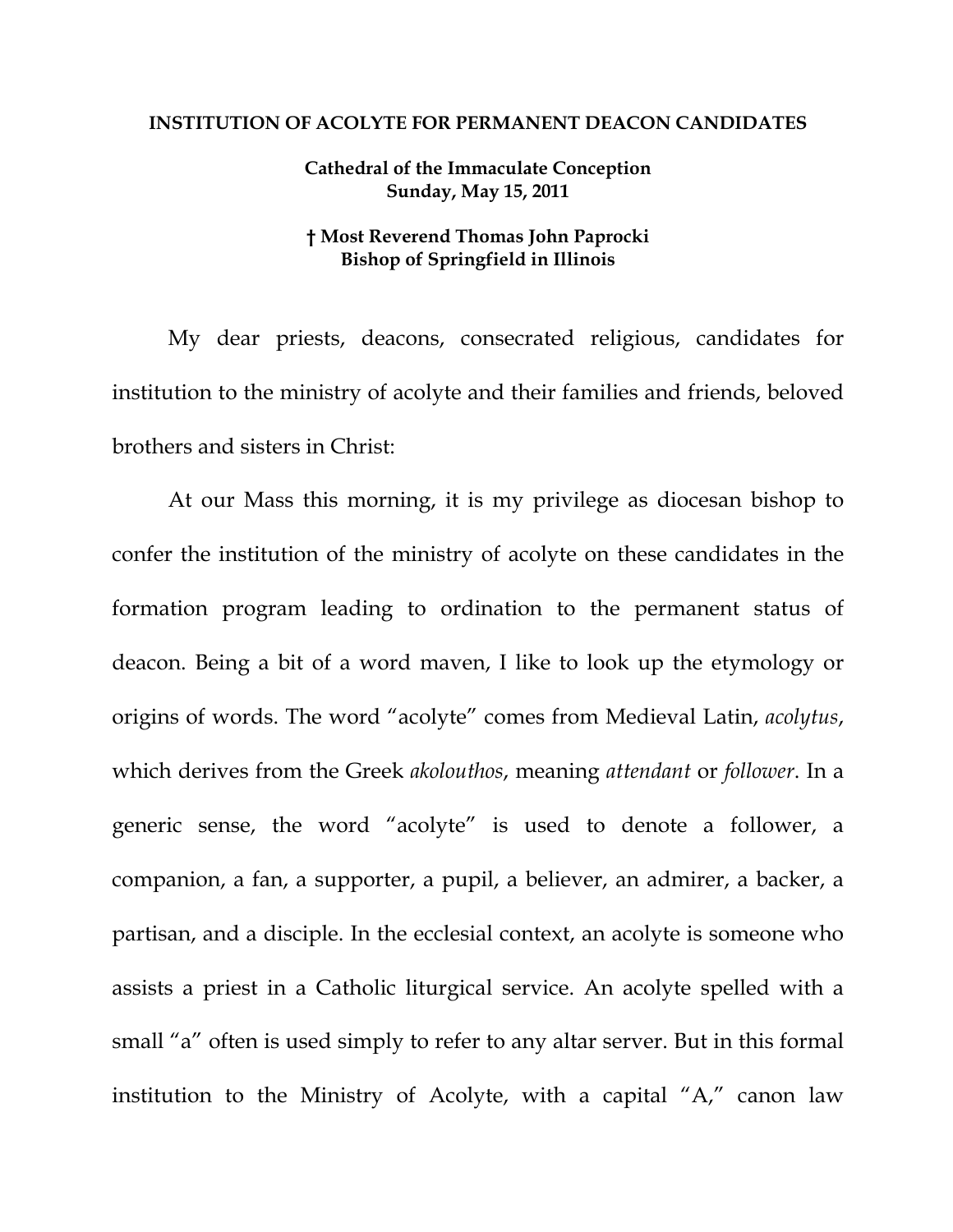provides that a man officially instituted into the Ministry of Acolyte is constituted as an extraordinary minister of holy communion (canon 910, §2) to give holy communion to the faithful at liturgy and to the sick. In addition, in the absence of a priest, you are authorized to serve as a minister of exposition and reposition of the Blessed Sacrament without benediction (canon 943). The main point is that the functions of an acolyte bring him into close relation with liturgical services, where we give glory to God and which lead them to the ministry of service to their brothers and sisters. This will serve as helpful preparation for the more extensive liturgical functions and diaconal service that by the grace of God these men will exercise some day as deacons.

Thus, it is important to put this institution of Acolytes in relation to the larger picture of the vocations to which these men are called. In his Apostolic Exhortation, *Pastores Dabo Vobis* ("I Will Give You Shepherds"), our great Holy Father, Blessed Pope John Paul II, said this about the gift of vocation in relation to the Church: "Each Christian vocation comes from God and is God's gift. However, it is never bestowed outside of or independently of the Church. Instead it always comes about in the Church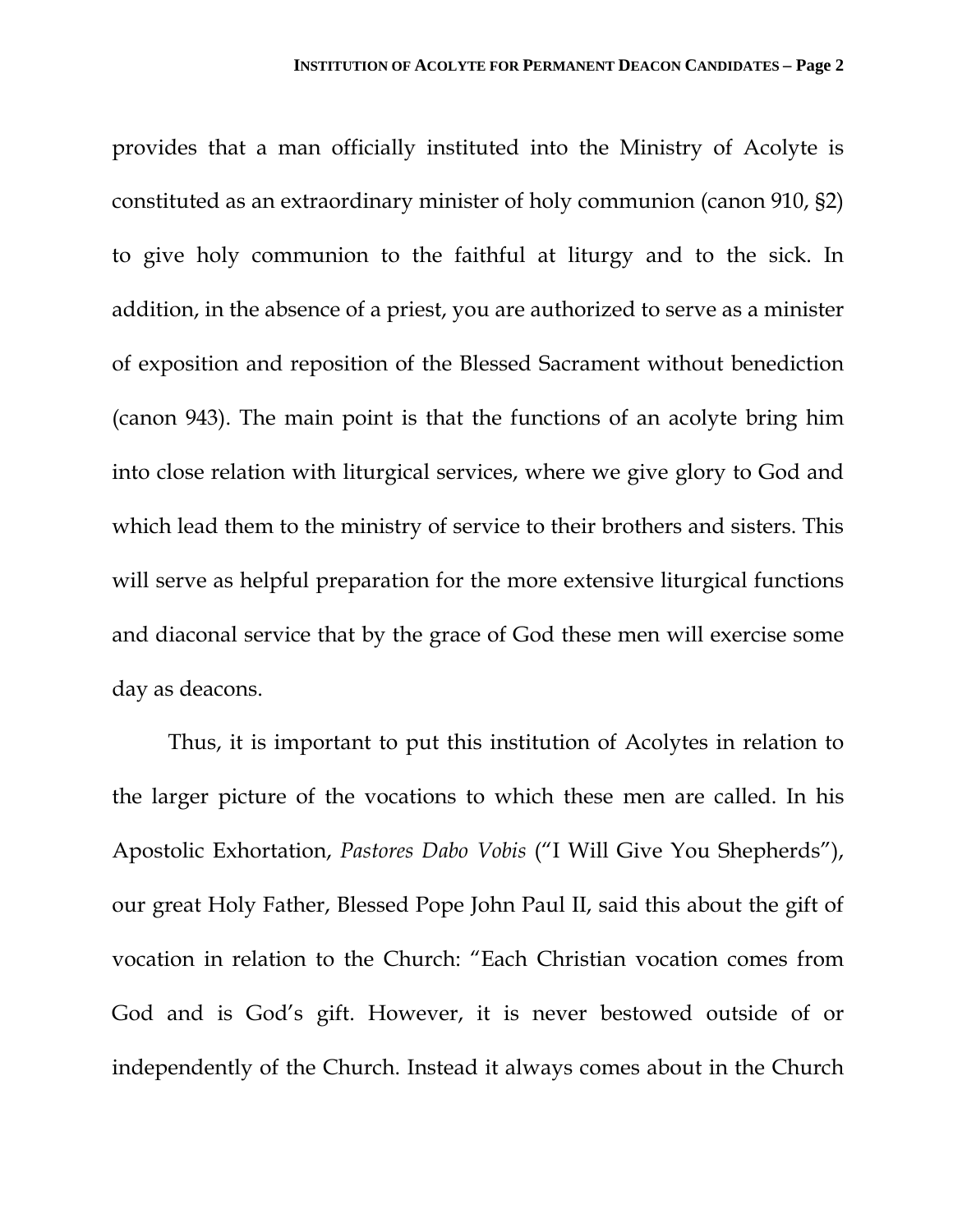and through the Church because, as the Second Vatican Council reminds us, God has willed to make men holy and save them, not as individuals without any bond or link between them, but rather to make them into a people who might acknowledge him and serve him in holiness.' [*Lumen Gentium* 9]."

In this regard, dear brothers, your ministry as deacon must be seen in terms of your relationship to your bishop, your parish priests and the entire Christian community. In particular, you must look at your ministry in relation to the ministry of priests, and, as such, you should have a special regard for assisting me and the entire Catholic community in promoting vocations to the priesthood. For without priests, your ministry is diminished and disconnected.

It is therefore fitting that the Vatican has designated today, the fourth Sunday of Easter, commonly known as Good Shepherd Sunday, as the 48th World Day of Prayer for Vocations. Pope Benedict XVI has asked everyone in the Church to urge youth to consider becoming priests and consecrated religious. In his message for the 48th World Day of Prayer for Vocations, the Holy Father said, "Particularly in these times, when the voice of the Lord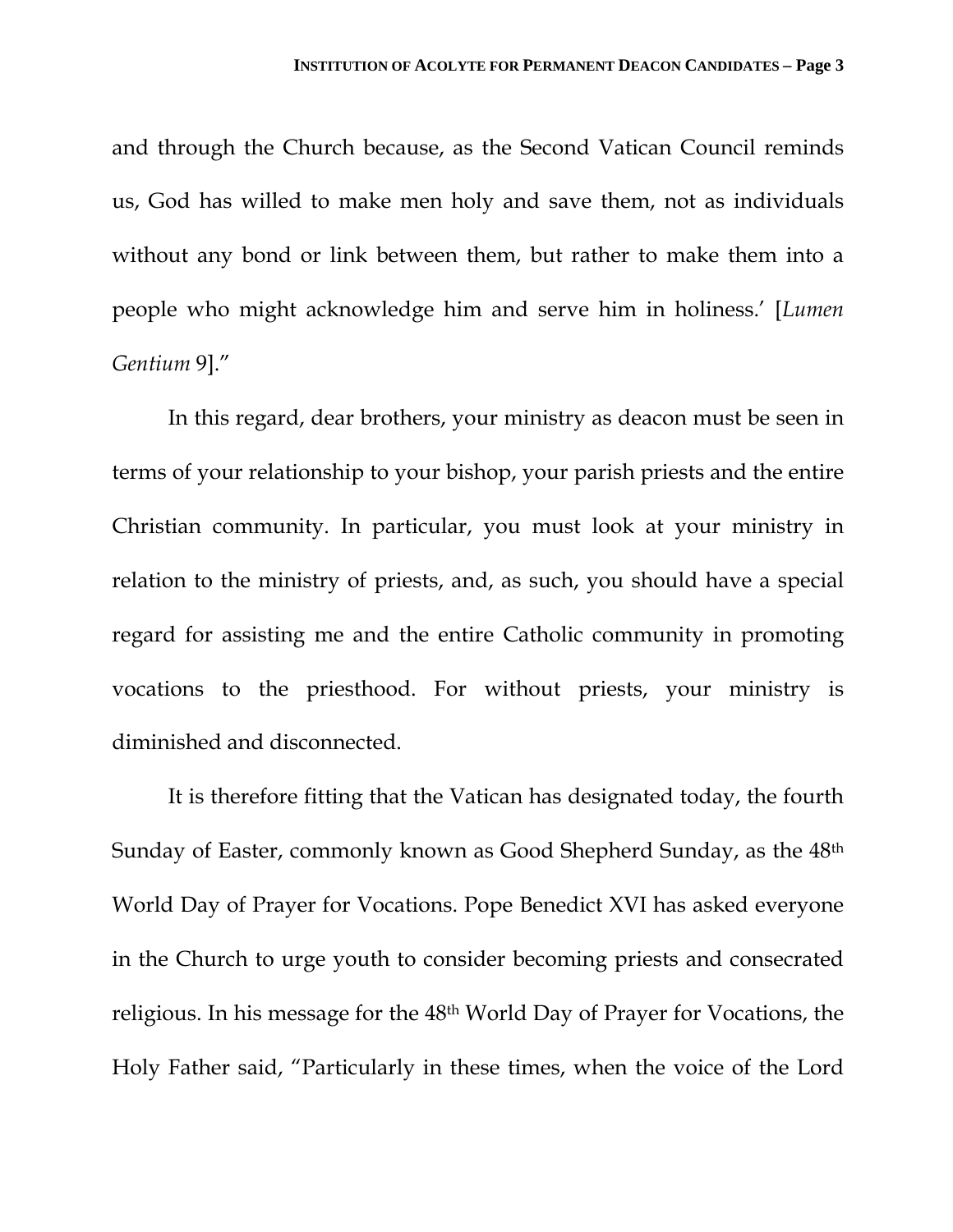seems to be drowned out by 'other voices' and his invitation to follow him by the gift of one's own life may seem too difficult, every Christian community, every member of the Church, needs consciously to feel responsibility for promoting vocations. It is important to encourage and support those who show clear signs of a call to priestly life and religious consecration, and to enable them to feel the warmth of the whole community as they respond 'yes' to God and the Church. I encourage them, in the same words which I addressed to those who have already chosen to enter the seminary: 'You have done a good thing. Because people will always have need of God, even in an age marked by technical mastery of the world and globalization: they will always need the God who has revealed himself in Jesus Christ, the God who gathers us together in the universal Church in order to learn with him and through him life's true meaning and in order to uphold and apply the standards of true humanity' (Letter to Seminarians, 18 October 2010)."

In order to heed the Holy Father's call to everyone in the Church to urge youth to consider becoming priests, it might be helpful to know something about the qualities of those who are being ordained priests this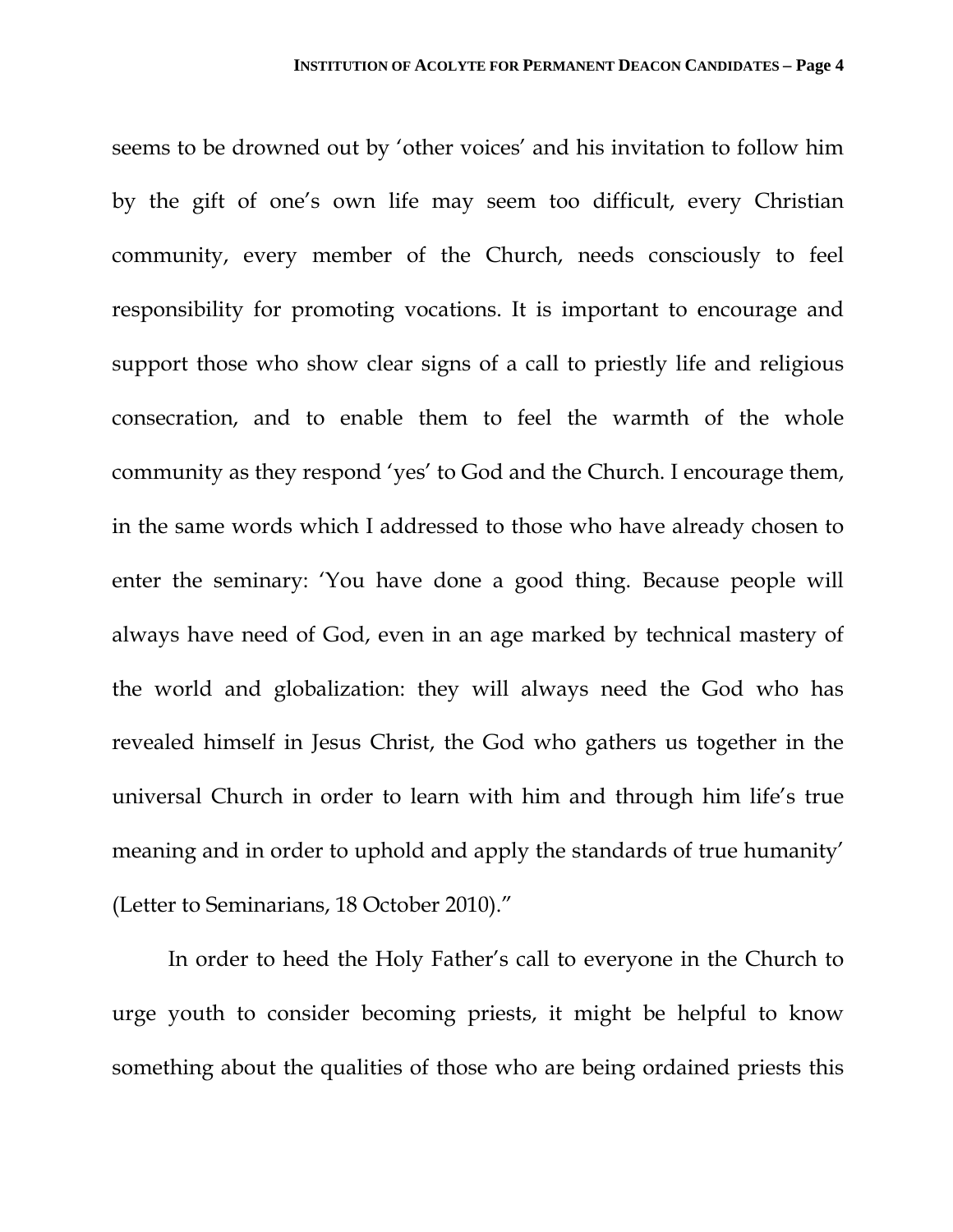year in the United States. The Center for Applied Research in the Apostolate (CARA), a Georgetown University-based research center conducted a survey of this year's priesthood ordination class. Around a third of those being ordained have a relative who is a priest or a religious. Over half of the class has more than two siblings, with a quarter of those surveyed reporting five or more siblings. The report noted that 21% of those being ordained participated in a World Youth Day before entering the seminary. It added that 70% of the class regularly prayed the rosary, and 65% participated in Eucharistic adoration before entering the seminary. The average age at which those surveyed first thought about a priestly vocation was 16. For 66% of the respondents, a priest encouraged them to consider the priesthood. Some 71% reported that they were also encouraged in their vocational discernment by a friend, parent, grandparent, relative or parishioner, while half also reported that someone discouraged them in this path.

In a sense, every religious vocation starts out as an acolyte in the sense of being a follower and companion of the Lord Jesus. In today's Gospel (John 1:1-10), Jesus first identifies himself, not as the Good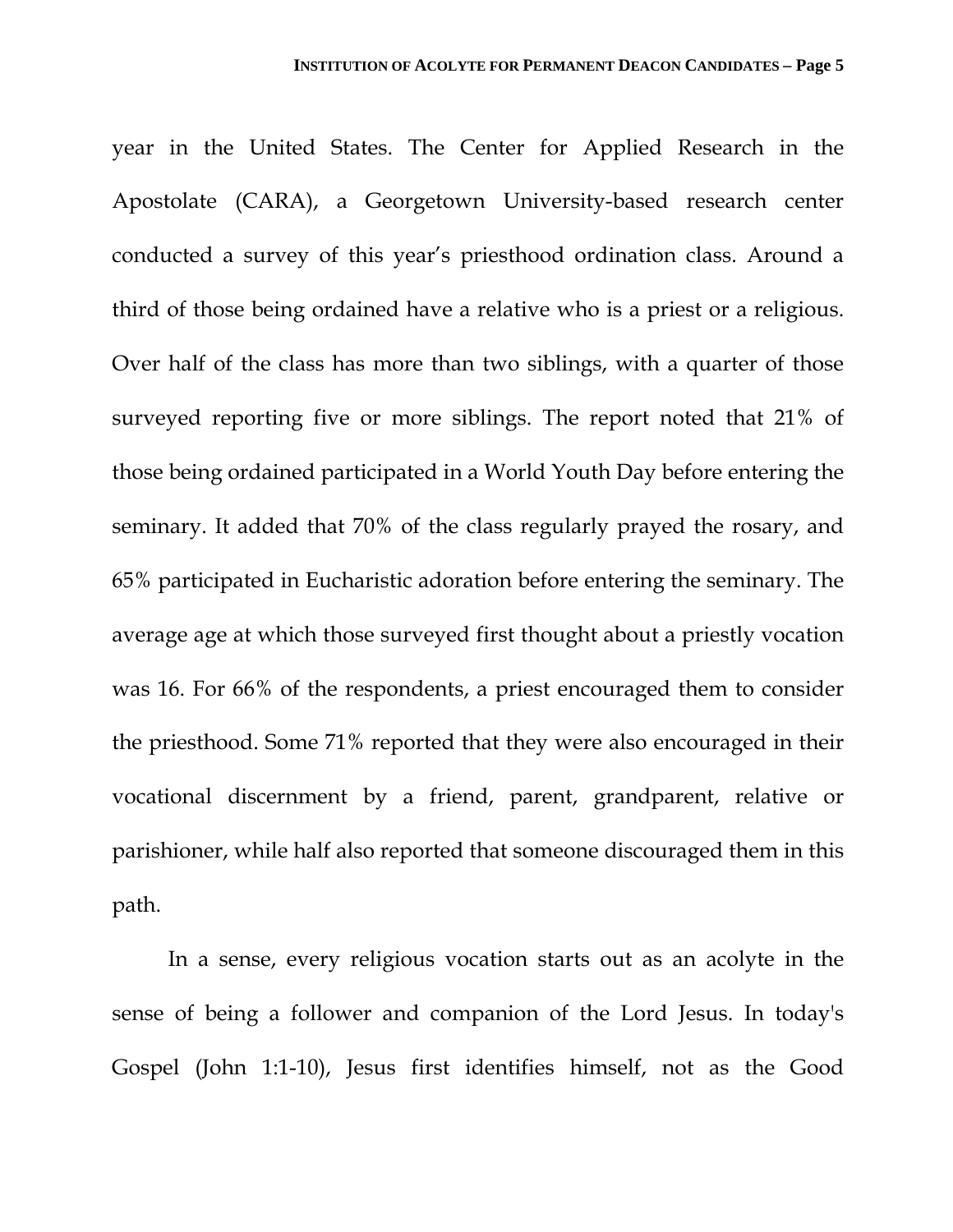Shepherd, but as the gate for the sheep. In the ancient walls of Jerusalem, there was a gate on the north of the city, by which animals were brought in from the surrounding areas for sacrifice. It was called the sheep gate.

Once inside the city and within the temple courts, there was only one door where the sheep went in, and no lamb ever came back out after entering the temple precincts. They traveled in only one direction, and there they were sacrificed for the sins of human beings.

For that first audience who heard Jesus' teaching about sheep, such knowledge added to the shock of his words: "I tell you the truth, I am the gate for the sheep. ... I am the gate; whoever enters through me will be saved. He will come in and go out, and find pasture" (John 10:7,9). In the very temple area filled with sheep on their way to slaughter, Jesus declared there was a way out: "I have come that they may have life, and have it to the full. I am the Good Shepherd" (John 10:11).

Jesus speaks of sheep in the very place where they were about to be slaughtered. Unlike the shepherd among innocent lambs in many of our imaginary scenes of sheep and shepherds on peaceful hillsides, tending these sheep requires something more than a gentle hand and a watchful